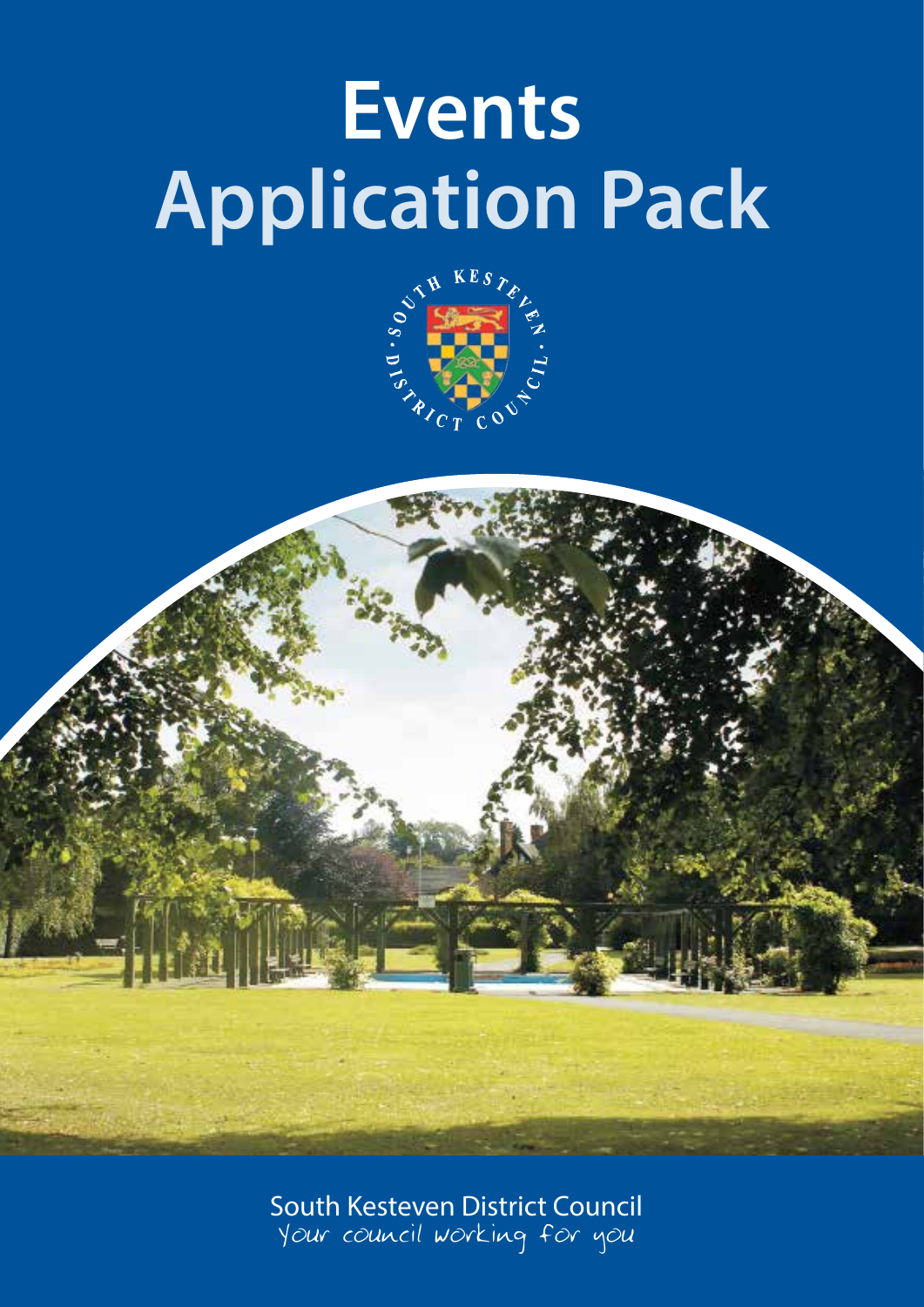# **Introduction**

This document has been designed to give information to organisations wishing to arrange an event at a council owned venue.

The application form, which is included in this pack, can be used for all events regardless of size however some parts may not be relevant for smaller events.

This guide gives general advice that should be used when arranging any type of event.

These notes are designed for guidance only.

Events can be extremely diverse, ranging from a simple car boot sale, to a large outdoor carnival and so this guidance cannot be considered exhaustive. It is likely that additional guidance will be required for specialist events and larger scale activities.

If you need more information than is provided in this pack please call us on **01476 40 60 80** or visit our website www.southkesteven.gov.uk. There are also national associations and clubs who may be able to offer advice on specific types of event including the Lincolnshire Event Safety Partnership who website is www.lincolnshireprepared.co.uk/lesp.

Some of the points made in these notes will not apply to small scale "family" gatherings or low key events which don't directly affect the general public, however, if you are organising an event, it is essential that you consider all eventualities, as in most cases the event organiser is responsible for anyone affected by your activity.

# **Risk Assessment**

Organisers of events have a legal responsibility to ensure the health, safety and welfare of any employees, volunteer helpers or contractors involved in arranging the event and to the public and participants attending.

Carrying out a detailed risk assessment should ensure this.

All hazards associated with the event should be identified, the level of risk assessed and appropriate action taken to reduce these risks to an acceptable level.

All events must comply with recognised safety standards and you must take all reasonable precautions to ensure the event takes place safely.

The requirements of the Health and Safety at Work Act 1974 and any associated legislation will apply at all times. The full act is available from the Health and Safety Executive and can be found on their website at **www.hse.com**

Completed forms should be retained for future reference. A formal record should be kept of the risk assessment.

Where the event consists of more than one attraction for example a summer fete, a written risk assessment may be required for each activity. In these circumstances, the enclosed risk assessment form can be photocopied.

Any contractors involved in the event should also carry out a risk assessment. Where relevant you should obtain copies of these.

More information regarding risk assessments can be obtained by post from:

**The Health and Safety Executive (HSE) publications HSE information Centre, Broad Lane, Sheffield, S3 7HQ.**

**Tel: 01787 881165.**  Or online from **www.lincolnshireprepared.co.uk/lesp**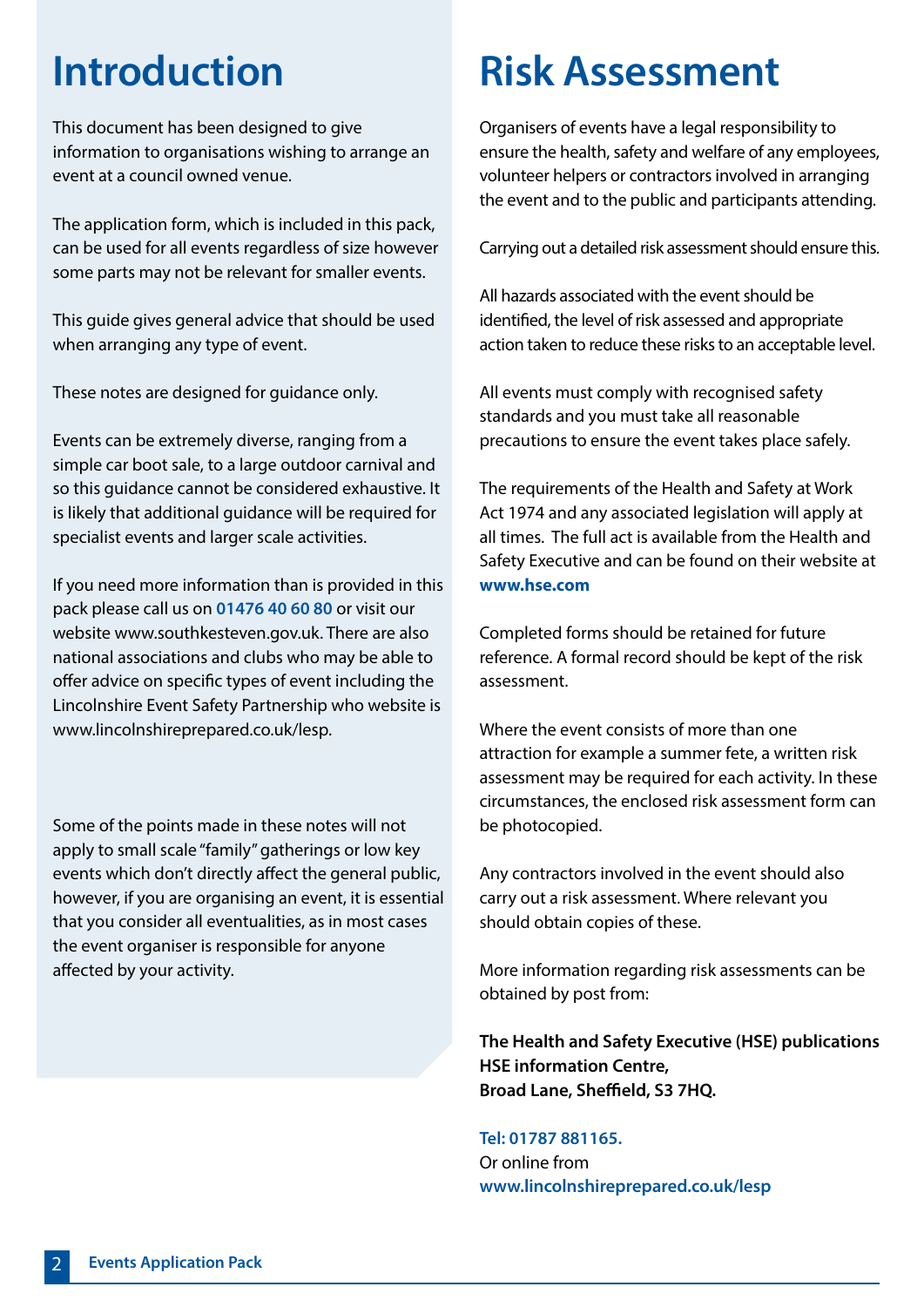# Stage 1 **Pre Planning**

# **Detailed pre-planning is essential to ensure your event is successful. The following need to be considered at this stage:**

#### **Where:**

- Make sure the venue you have chosen, is adequate for the proposed event.
- Do not forget to consider the impact on the local community.
- how easy it will be for people to get to the venue and any car parking requirements.
- Consider the suitability of the venue and any existing hazards which may be on the site like water hazards, overhead power lines etc.
- Consider whether or not emergency access routes will be adequate.

#### **When:**

- Consider the time of year including the consequences of extreme weather conditions at an outside event.
- The day of the week and time will also need consideration to take into account noise and ease of travel etc.
- You might need to arrange lighting for an evening function.
- The event should not clash with any other major events in the area.

#### **Who:**

- $\bullet$  Identify the aims of the event. Are you targeting particular groups or types of people like young children, teenagers, the elderly or disabled?
- Specific facilities may be required to accommodate them or additional stewards to ensure adequate safety standards are maintained.

#### **What:**

- Decide on the type of activities to be held.
- Will there be any specific hazards such as animals or water sports?
- $\bullet$  If possible try to establish the size of the proposed event and whether or not an entrance fee will be charged.

# **Specialist equipment:**

- Will the activities require the use of any specialist equipment.
- Does this equipment pose any specific hazards?
- Will a particular activity need barriers etc?
- Some equipment may require certificates of erection by a competent person.

# **Code of practice:**

- For larger events there will be a need to comply with guidance particularly the Code of Practice for Outdoor Events published by the National Outdoor Events Association Tel: 0208 6998121. This gives advice on structures, marquees, tents and electrical matters.
- The HSE Guide to Safety at Events is also a very useful reference document can be found at **www.hse.com**

# **Welfare arrangements:**

- The organiser must estimate the number of attendees to the event and consider its duration.
- Toilet and first aid requirements should be based on these estimations.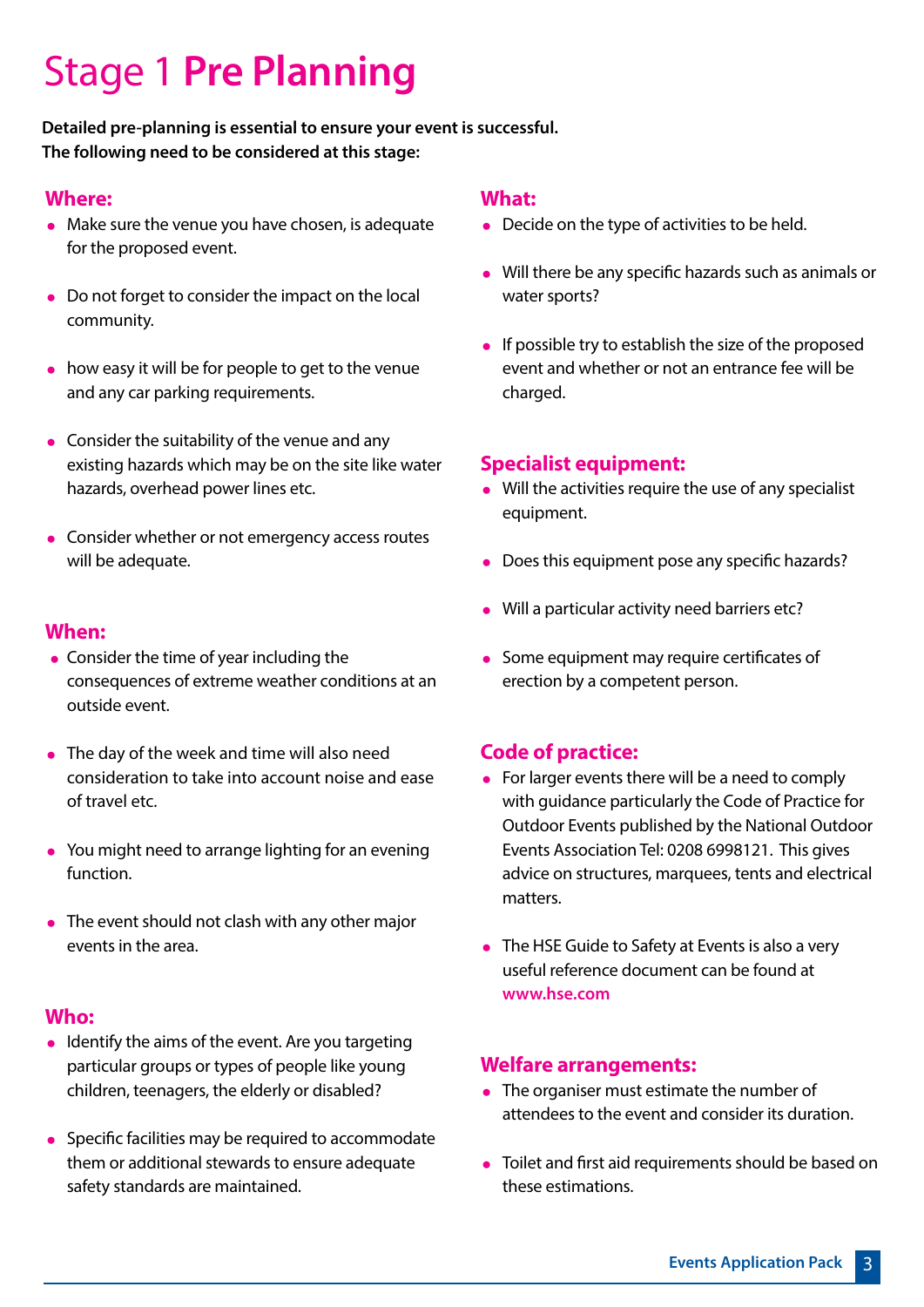- Advice is given in the Code of Practice for Outdoor Events referred to above.
- Permanent toilets should be fit for purpose and maintained during the event.
- The provision of drinking water will be necessary.
- Depending upon the scale of the event, refreshments and other facilities may be required.
- **Provision also needs to be made for lost children.** missing persons, baby changing and lost property.
- Child safety and welfare issues are taken seriously by South Kesteven District Council. We have a duty of care to safeguard children from harm and neglect under Section 11 of the Children's Act 2004.
- As the hirer of a council operated facility you are required to keep children and young people safe whilst in your care.
- For information and guidance a copy of our Safeguarding Children Policy can be found on our website www.southkesteven.gov.uk in the 'Communities' section under 'Keeping Children Safe'. A paper copy can be provided on request.
- Anyone wishing to develop a Child Protection Policy can find guidance at www.safenetwork.org.uk

#### **Entertainment & Licensable activity:**

- An entertainment licence is required for most music, singing and dancing events to which members of the public are admitted. For the purpose of this application, please detail your entertainment programme.
- For more information or help, please contact our Licensing team by phone on **01476 40 60 80** or via our website at **www.southkesteven.gov.uk/licensing**

#### **Insurance:**

- All events will require public liability insurance.
- All contractors and performers will also need their own public liability cover with a £5 million limit of indemnity.
- Depending upon the type of your organisation and the proposed event other insurances may also be needed.

#### **Timescale:**

- Set out the proposed timescale and give yourself as much time as possible to organise the event.
- You may need as much as nine to twelve months planning.
- Some specialist advice may be needed and special permission could take time.
- Don't forget the summer can be a busy time with hundreds of events taking place within your area.

#### **Event plan:**

- This should include all your health and safety arrangements.
- Once you have resolved all the points above, please keep records of the proposals as a formal plan for the event. This will help you when carrying out your risk assessment.
- The Lincolnshire Event Safety Partnership website gives examples of event management plan guidance. **www.lincolnshireprepared.co.uk/lesp**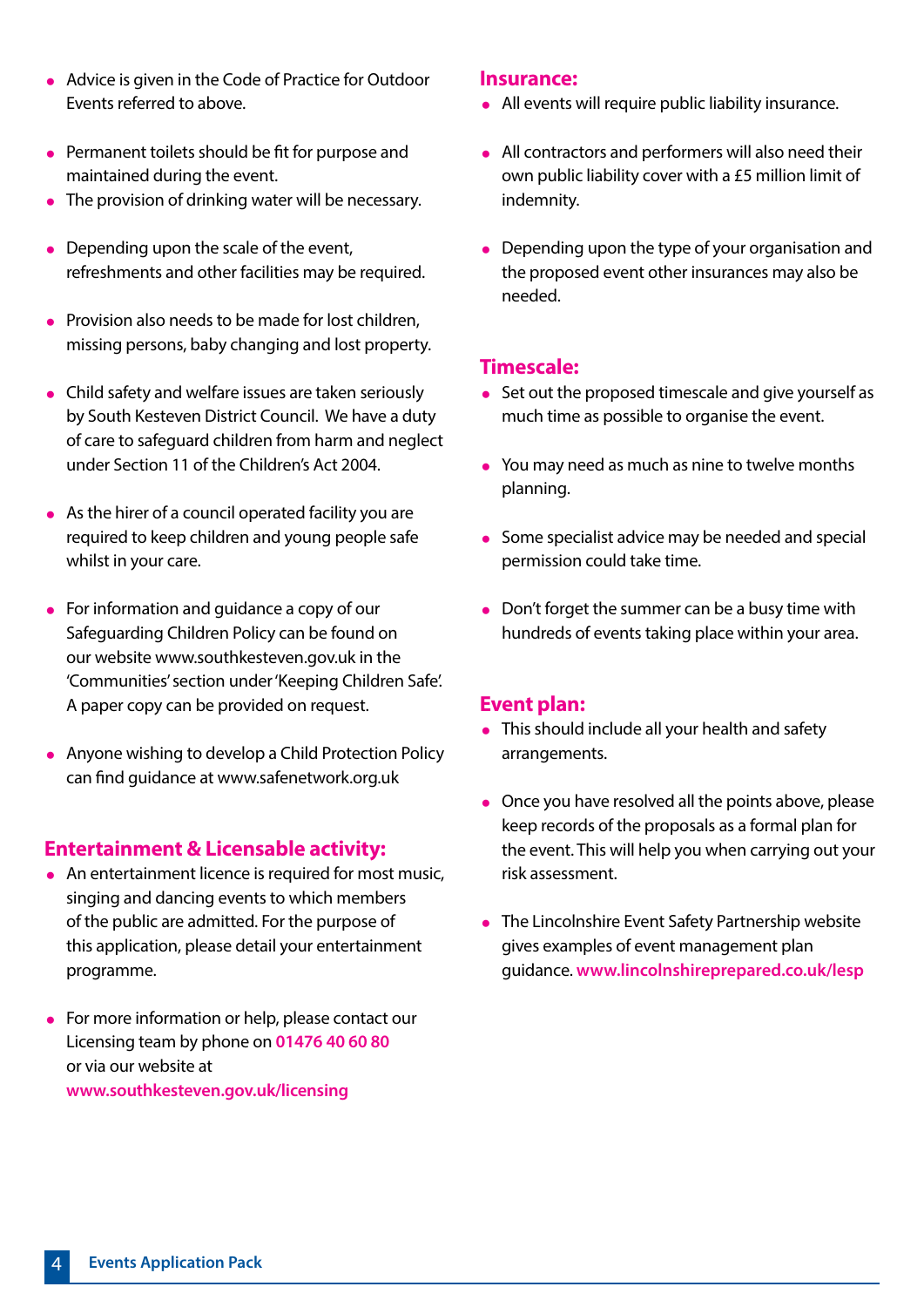# **Stage 2 Organising the event**

**Once you have decided on the fundamental objectives behind your activities, you can then start to organise the event in detail. Remember to write things down as you go and to keep your event plan up to date.**

# **In respect of large events, establish a committee:**

- Identify specific responsibilities for all committee members.
- One person should be identified as the event manager and be responsible for liaising with other organisations like SKDC, the local police force and other emergency services.
- One person, with suitable experience, should be given overall responsibility for health and safety and another person co-ordination and supervision of stewards.

# **Liaison:**

- Contact the local police, Lincolnshire County Council Highways Department, fire service, ambulance and first aid providers. Tell them about the event and ask them for advice.
- Decide what additional information is required regarding specific activities and make contact with us and/or the relevant organisations.

# **Site plan:**

- Draw out a site plan identifying the position of all the intended attractions and facilities.
- Plan out and designate the entrance and exit points, circulation routes, vehicle access and emergency evacuation paths.

### **Emergency plan:**

- A formal plan should be established to deal with any emergency situations which may arise during the event.
- The complexity of this will depend upon the size and nature of your event itself. A simple easy to follow plan will be acceptable for a small event.
- You may have to liaise with the emergency services, local hospitals and SKDC's emergency planning officer and create a planning team to consider all potential major incidents and how you would deal with them.
- Organisers of larger events may wish to contact us for further information.

#### **Temporary structures:**

- Some events will need temporary structures like staging, tents, marquees, stalls etc.
- Decide where this equipment is to be obtained, who will erect it and what safety checks will be needed.
- The location of any structures should be identified on the site plan.
- Consider whether barriers will be needed to protect the public against hazards like moving machinery, barbecues, vehicles and any dangerous displays etc.
- In some cases, barriers will need to have specified safety loadings dependant upon the number of people likely to attend.
- Temporary structures should only be obtained from experienced suppliers.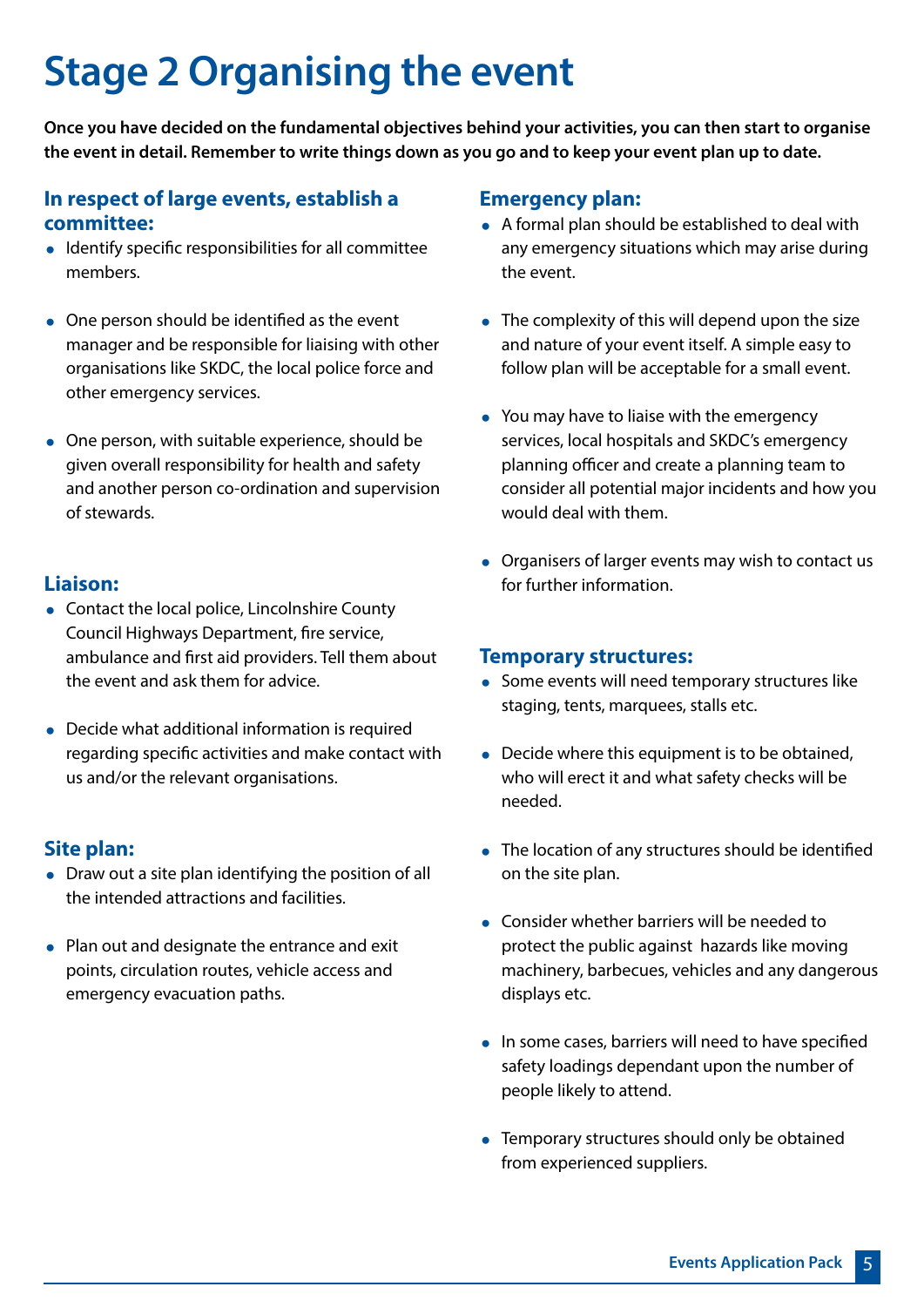# **Catering:**

- **Ensure any caterers have been licensed by a** local authority and comply with food hygiene regulations.
- Ask to see caterers' food hygiene certification.
- Choose a sensible position to site the caterers away from children's activity areas and near to water supplies etc.
- Adequate space should be left between catering facilities to prevent any risk of fire spread.
- You may wish to use caterers who are members of the Mobile Outside Caterers Association. You should obtain a list of their menu and charges to ensure their prices are reasonable.

# **Stewards:**

- Stewards at larger events must be fully briefed on all aspects of the event including crowd control and emergency arrangements.
- Written instructions, site plans and checklists should be given to them.
- $\bullet$  It is important that stewards can be easily identified by the public and that they can effectively communicate with each other, their supervisor, the person responsible for health and safety, and the event manager.
- All stewards should be properly trained and competent as they will need to be constantly on the lookout for hazards which could develop during the event.
- Stewards may also be required to quide vehicles, clear emergency exits, and sort out any behavioural problems.
- Specific training should be given for basic first aid and fire fighting. Stewards may need personal protective clothing like hats, boots, gloves or coats.
- $\bullet$  If you are holding an event that is licensed for the sale of alcohol then persons that are used to control entry must be door supervisors register with the security industry.
- For evening events, stewards may need to be issued with torches.

# **Crowd control:**

The safety and enjoyment of people attending an event will depend largely on the effective management of the crowd. Crowd management is not simply achieved by attempting to control the audience, but by trying to understand their behaviour and the various factors which can affect this.

- $\bullet$  It is necessary to put a complete system into practice rather than attempt to control certain elements of obvious concern, without understanding the underlying issues.
- The way in which crowds behave and respond is a combination of physical and other factors. The dynamics of the crowd will depend, in a large part, on the activities of the crowd.
- The type of event and the numbers attending will determine the measures needed.
- Consideration will need to be given to the number and positioning of any barriers and the provision of a public address system.

# **Numbers attending:**

- The maximum number of people the event can safely hold must be established and crowd dynamics considered.
- Numbers may need to be reduced dependant upon the activities being planned.
- The numbers of people attending the event may have to be counted to prevent overcrowding.
- Remember that one particular attraction may draw large numbers of visitors.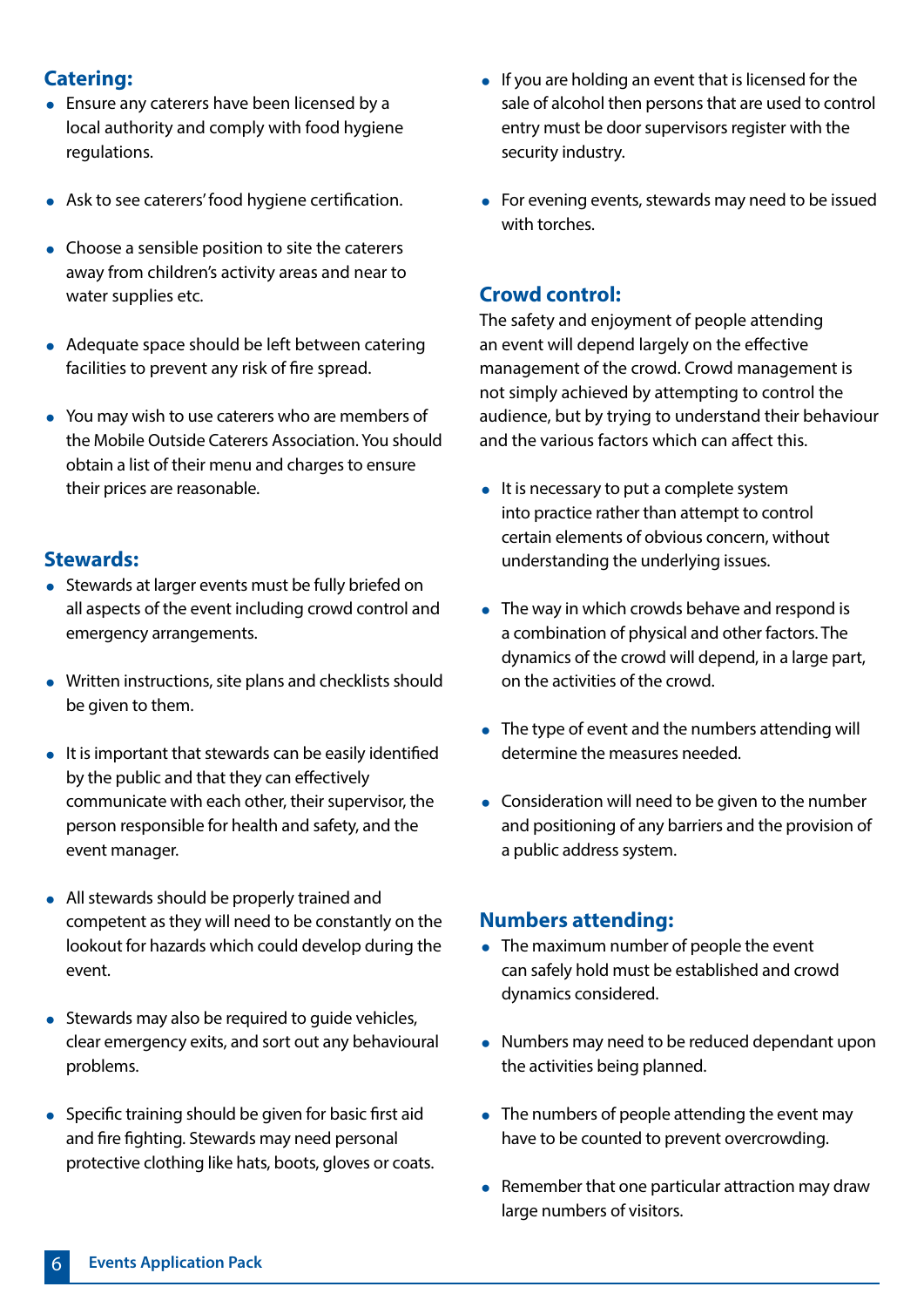# **Provision for the disabled:**

• Specific arrangements should be made to ensure disabled visitors have adequate facilities, parking and specific viewing areas and can safely enjoy the event.

# **Security:**

- Depending upon the nature of the event specific security arrangements may be necessary including arrangements for securing property overnight.
- Money collection should be planned to ensure this is kept to a minimum at collection points and that regular collections are made to a secure area.
- Following your risk assessment, stewards or helpers collecting money may require money belts or other carrying methods.
- Counting and banking arrangements should be given careful consideration.

# **On-site traffic:**

- Contractors and/or performers vehicles and other traffic should be carefully managed to ensure segregation from pedestrians.
- It may be necessary to only permit vehicular access at specific times and not during the event itself.
- Separate entrances should be provided for vehicles and pedestrians, with specific arrangements for emergency vehicle access.
- Car parking facilities will be required at most events and these will have to be stewarded. Consider where parking should be situated.

# **Off-site traffic:**

- Unplanned and uncontrolled access and egress to a site can result in a serious accident.
- **Traffic control both inside and outside the site** should be discussed with the police.
- Adequate signs and directions should be provided in prominent positions on the approaches to the entrances.
- $\bullet$  If road closures, signs on the highway, traffic diversions and/or the placement of cones are required then an application must be made for a traffic regulation order and/or approval from the highway authority.

### **Transportation:**

- The local rail and bus companies should be advised of larger events to establish if existing services will be adequate.
- You will also need to liaise with them if road closures or diversions are intended.

# **Contractors:**

- All contractors should be vetted to ensure they are competent to undertake the tasks required of them.
- Wherever possible personal references should be obtained and followed up.
- Ask contractors for a copy of their safety policy and risk assessments to ensure yourself that they will perform the task safely.
- Always ask to see their public liability insurance certificate, which should provide a limit of indemnity of at least £5 million.
- Provide contractors with a copy of the event plan and arrange liaison meetings to ensure they will work within your specified parameters.

# **Performers:**

- All performers should have their own insurances and risk assessments and the same considerations will apply as for contractors.
- Where amateur performers are being used discuss your detailed requirements with them and ensure they will comply with your health and safety rules and event plan.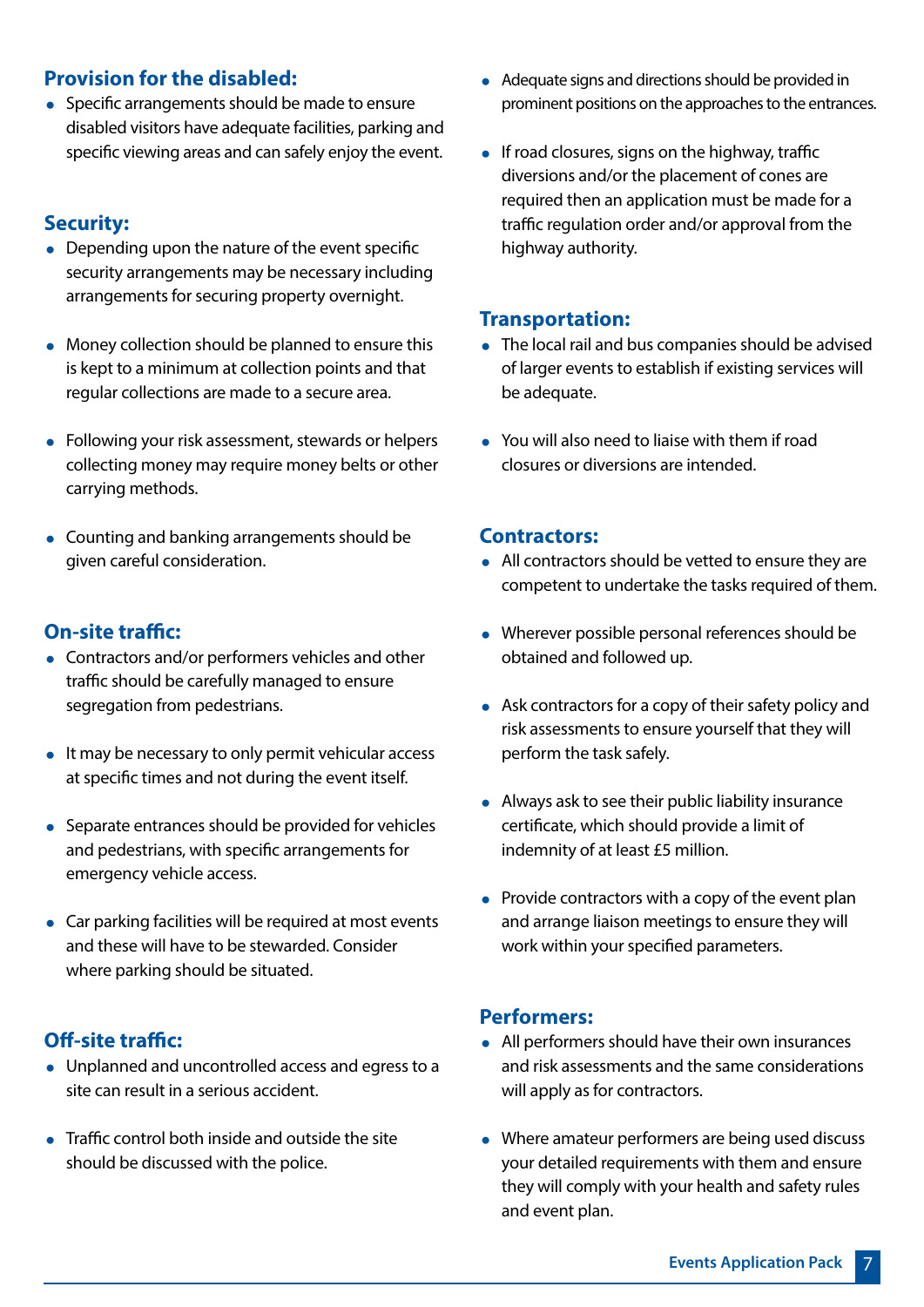# **Facilities and utilities:**

- Where electricity, gas or water is to be used, detailed arrangements must be made to ensure the facilities are safe.
- All portable electrical appliances including extension leads etc. should be tested for electrical safety and a record kept.
- Any hired equipment should come with a certificate of electrical safety.
- Where events are taking place outside, residual current circuit breakers should be used and if possible the power supply stepped down to 110volts.
- All cables will have to be safely channelled to eliminate any electrical and tripping hazards.
- Potential hazards due to extreme weather should not be overlooked at outside events.
- Portable gas supplies for cooking should be kept to a minimum in designated areas away from the general public.
- The same should apply to any fuel supplies items such as portable generators etc.
- Generators should be suitably fenced or barriered to prevent public access from public areas.
- All these arrangements should be clearly shown on the site plan.

#### **Contingency plans:**

- **Consider extreme weather conditions.**
- Will the event be cancelled?
- Could specialist matting be hired in at short notice?
- Could the event be moved to an alternative inside venue?
- This will involve a lot of planning and may be too complex for anything other than the smallest of events.
- There could also be other scenarios, which should be planned for, such as dealing with a disappointed crowd if the main attraction has not turned up.

#### **Clearing up:**

- Arrangements may be needed for waste disposal and rubbish clearance both during and after the event.
- Individuals should be given specific responsibilities for emptying rubbish bins and clearing the site.
- At some events there could be discarded hypodermic needles, which need to be disposed of safely. This will require specialist training and equipment.

#### **Risk assessments:**

- Taking all the above into consideration, you should establish which specific hazards require individual risk assessments.
- Initial assessments should be undertaken and any remedial action specified in the updated event plan.
- A timescale should be specified where necessary.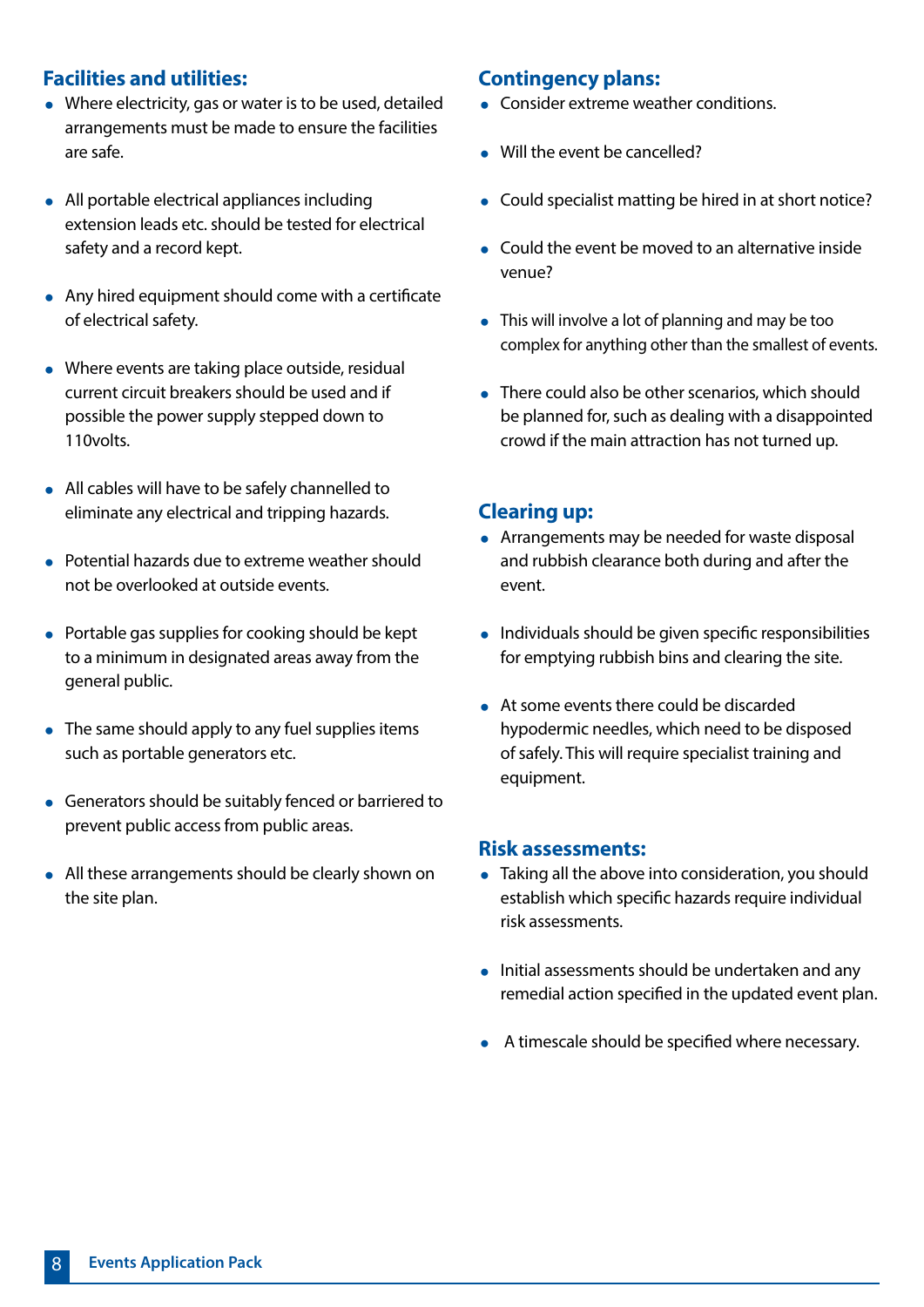# **Stage 3 Final preparations**

#### **Before the event a detailed safety check will have to be carried out. This should include the following:**

# **Routes:**

- Ensure clear access and exit routes and adequate circulation within the site.
- Pay particular attention to emergency routes.

#### **Inspections:**

- A walk through inspection of the site should be carried out immediately before, during and after the event to identify any potential hazards and to check any communication equipment is working.
- You may want to carry out more than one inspection during the event. All defects should be noted and repaired.
- A checklist should be made and kept for future reference.

#### **Siting:**

- Make sure that all facilities and attractions are correctly sited as per your site plan.
- $\bullet$  Be certain that the first aid facilities, fire extinguishers and any cash collection boxes are in place.
- **Check waste bins are in their correct locations.**

#### **Signage:**

- **•** Ensure adequate signage is displayed where necessary.
- This should include emergency exits, first aid points, information and lost children points and other welfare facilities like toilets and drinking water.

#### **Vehicles:**

• Check that all contractors, performers and exhibitors vehicles have been removed from the site or parked in designated areas before the public are allowed to enter.

#### **Structures:**

 Ensure all staging, seating, marquees and lighting structures have been erected safely and that certification has been obtained from the relevant contractors as a record of this.

#### **Barriers:**

 Check that all barriers and other protection against hazards are securely in place and there is no risk of falling from staging or other facilities.

#### **Stewards:**

- Make sure that all staff have arrived and are in their correct location.
- **Ensure all stewards are wearing the correct clothing** for easy identification.

# **Lighting:**

• Check all lighting is working, including any emergency lighting.

#### **Public information:**

 Make sure the public address system is working and can be heard in all areas.

#### **Briefing:**

• Check that all stewards and staff have been fully briefed and understand their responsibilities.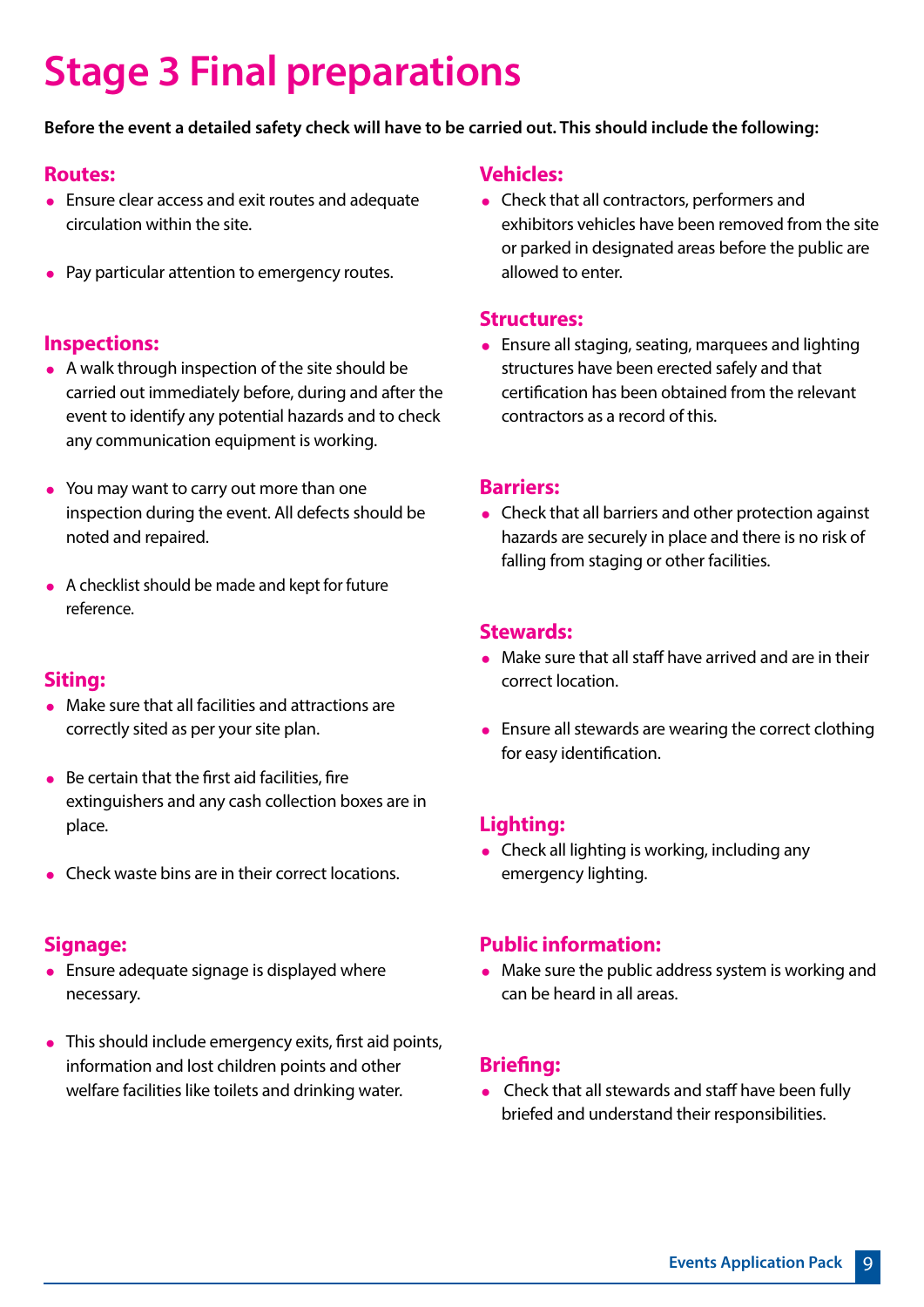# **Stage 4 After the event**

# **Site condition:**

- After the event, an inspection should be carried out to make sure nothing has been left on the site which could be hazardous to future users.
- This inspection should also identify any damage which may have been caused during the event.
- If a number of structures are left overnight, it must be ensured they are left in a safe condition and are safe from vandalism.
- $\bullet$  If a number of structures are left overnight, specific security arrangements may be required.

# **Accidents:**

- If an accident occurs, the names and addresses of witnesses should be obtained, photographs taken and a report made by the organisers.
- The report should include an accident form which should be completed and a copy sent to the landowner and the relevant authority for example the Health and Safety Executive or SKDC Environmental Health services section.
- You will also need to advise your insurance company.
- **If any accident or dangerous occurrence is reported** action must be taken to prevent any further incidents.

# **Claims:**

• Should any person declare an intention to make a claim following an alleged incident associated with the event, you should contact your insurers immediately. They may also require a copy of the completed accident form.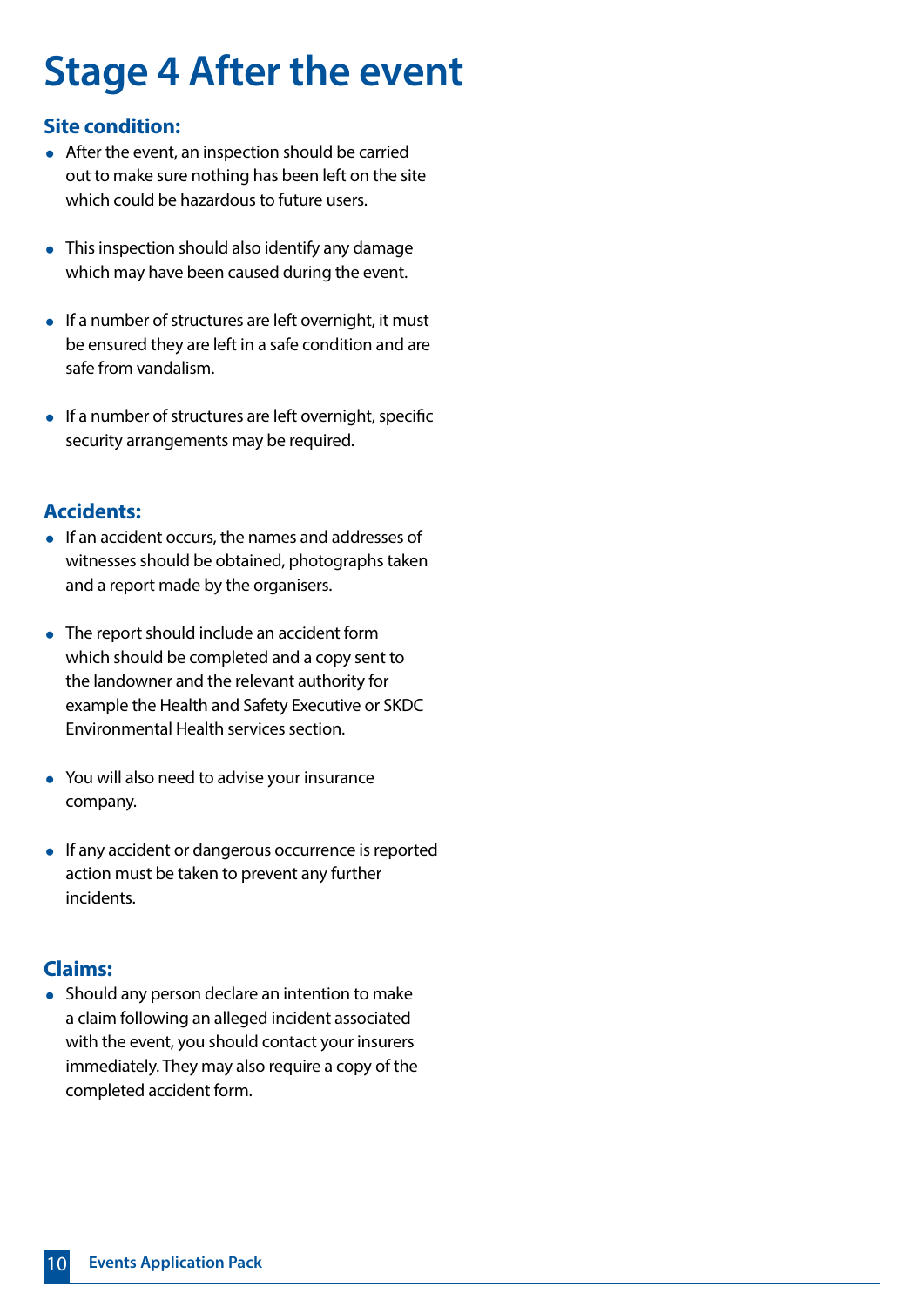# **Conditions of Approval Events 2015/2016**

These requirements and conditions of approval govern the use of South Kesteven District Council, (SKDC), owned/managed land for the use of activities and events. All requirements below need to be met and demonstrated before approval can be given by SKDC.

**When you make a booking for one of our venues, you are agreeing to be bound by the conditions of approval as detailed below:-**

# **Public liability insurance**

This is an essential requirement for all events. Adequate cover provided by policies is normally in the region of £5 million. This is the minimum cover required and can be arranged through most insurance brokers.

It is not essential to include your insurance certificate with the application form, however, a copy of your insurance certificate indemnifying the Council against any third party liabilities must be provided before the event starts.

Approval to hold the event will be refused if you do not provide evidence of cover.

#### **Risk Assessment**

The event organiser has a legal responsibility to ensure the health, safety and welfare of any employees, volunteer helpers or contractors involved in arranging the event and to the pubic and participants attending. A detailed risk assessment is needed for all events.

You will be required to provide a sample risk assessment to demonstrate competency in identifying actions that need to be taken to mitigate or minimize risks. SKDC are not responsible for agreeing or authorizing any risks or actions to address, it is the responsibility of the Event Organiser to do so.

#### **Charity Fundraising**

If you are a registered charity it is important to ensure your charity name and registration number is included on the application form. We will also need any other information you can provide regarding the proceeds of the event, i.e., 100% of proceeds going directly to the Charity, if not, the ratio of the proceeds to recipients needs to be identified.

### **Street Collections**

If you are planning a street collection, you need to contact the Licensing Team on 01476 406190 to obtain a licence. Please note: "Street" can be any place to which the public have access.

#### **Fees and Charges**

Each event will be considered on an individual basis and a charge may be applicable. Any agreed charges will need to be paid to SKDC one month before the event.

#### **Cancellation**

If any charges have been agreed, you can cancel your event without penalty if written cancellation requests are received up to and including 30 days before the start of the event.

SKDC reserve the right to recover any costs incurred from the cancellation.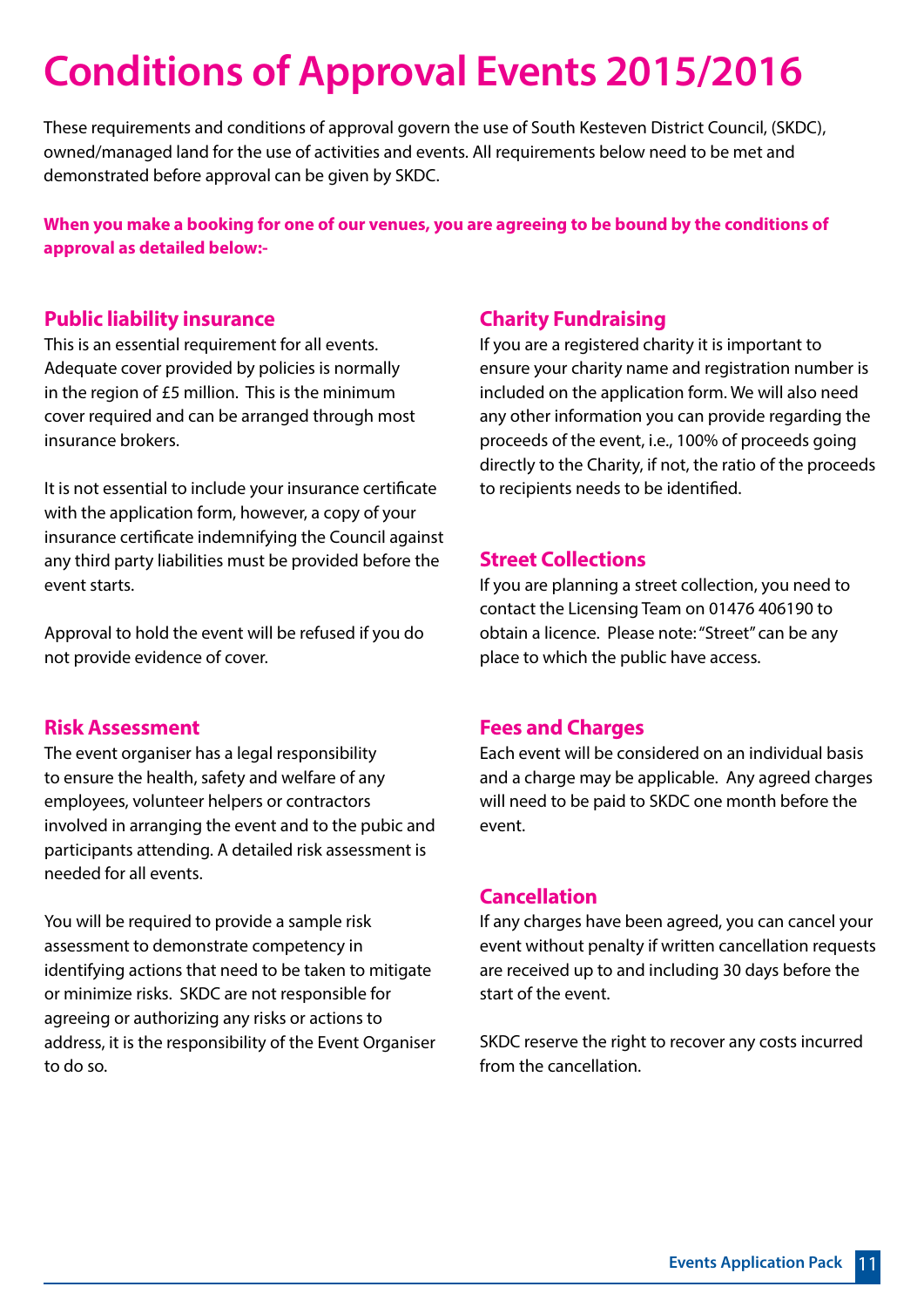# **Attendance & Car Parking**

It is essential that you give us your expected attendance figures and describe how you will be manage/provide car parking requirements.

Under no circumstances will parking be allowed on any soft surfaces for example grassed or play areas.

If you need parking it is the responsibility of the event organiser to ensure adequate parking facilities have been considered.

#### **Road Closures & Traffic Management**

Lincolnshire County Council, Highways Department, will need to be told about any event where more than 100 people are expected. Contact details can be provided.

# **Catering**

You need to ensure that any caterers used are registered as a food business with the local authority area in which they are based. If you are using caterers that are based in South Kesteven you should check with our Environmental Health (Commercial Team) who can be contacted by phone on **01476 40 60 80**

# **Licensing Act 2003**

A current Premises Licence or Temporary Event Notice is required under the Licensing Act 2003 for one or more of the following licensable activities to which the public are admitted, namely:

The sale and supply of alcohol The provision of regulated entertainment for example music, singing or dancing Sports events Supply of late night refreshments.

For more information or help, please contact our Licensing Team by phone on **01476 40 60 80** or via our website at www.southkesteven.gov.uk/licensing

# **Fun Fairs**

If you are planning a fun fair in support of an event it is desirable that the showmen are members of the Showmen's Guild of Great Britain, membership numbers may be requested as evidence of membership. It should be a requirement of your letting that the operators provide you with evidence of current public liability insurance to the sum of £5 million together with relevant equipment test certificates. You should also make sure that the showmen comply with the Health and Safety Executives code of practice HSG 175, which is available on their website at **http://www.hse.gov.uk/pubns/books/hsg175.htm**

# **Health & Safety Requirements**

The Health & Safety at Work Act 1974 and associated legislation will apply at all times.

# **Electrical Connections**

Please make sure that all outdoor electrical connections are weatherproof and in accordance with 18th edition of the IEE regulations and relevant British **Standards** 

# **Gas Equipment**

Please make sure that all gas equipment is maintained to current British Standards and in accordance with the appropriate regulations and inspected using a suitable registered Gas Safe person.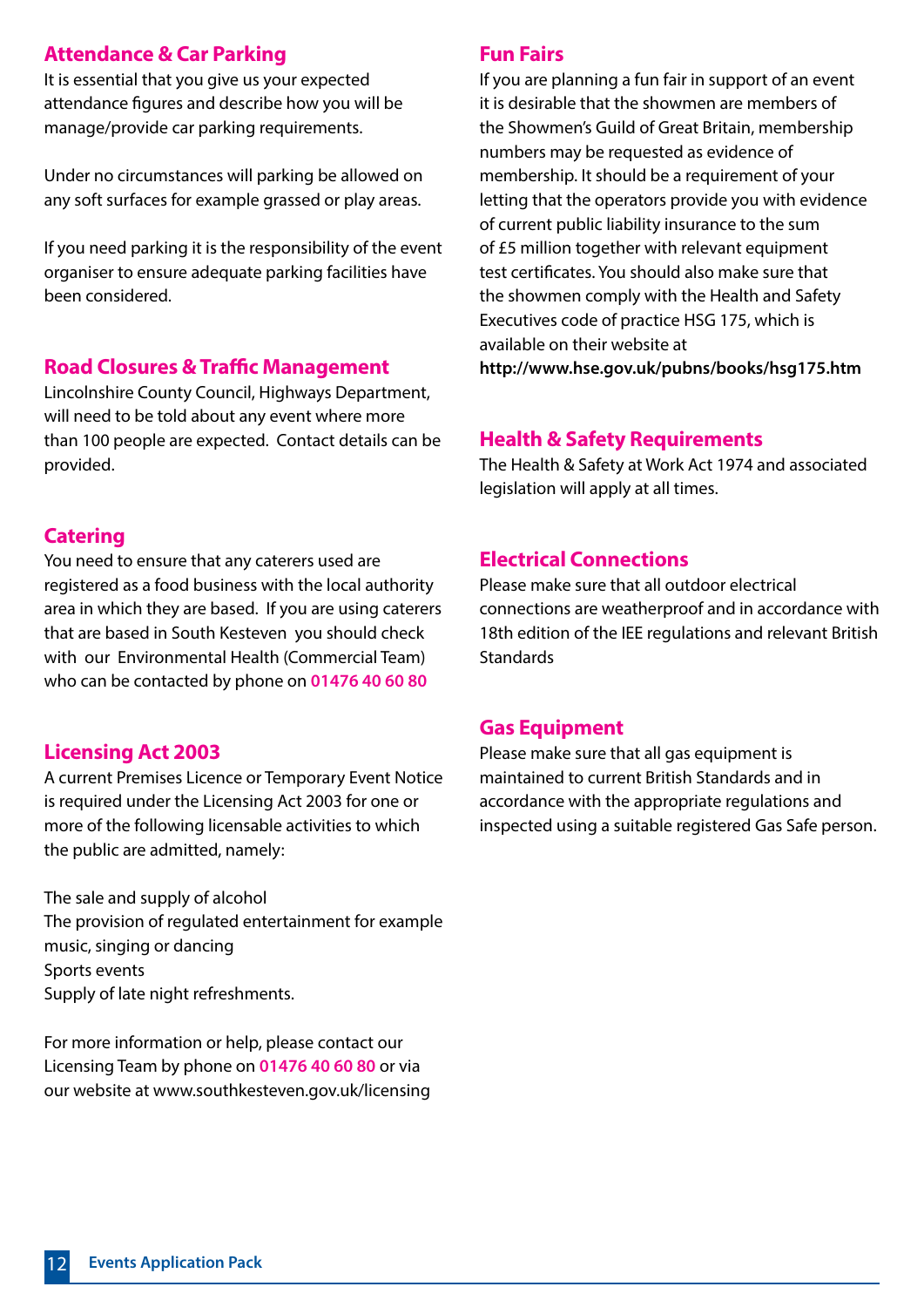# **General Conditions**

- **1.** They event organisers should indemnify SKDC against any third party liabilities that may arise.
- **2.** The event organisers should safeguard the well being of the general public and facilitate their right of access.
- **3.** The event organisers should ensure that the event is appropriately stewarded and that you "risk assess" the site/event and instigate any controls that you deem necessary particularly in relation to numbers, location, communication and competence of stewards. Any steward that is used at any event that is licensed for the sale of alcohol to control entry must be "door supervisors" registered with the security industry.
- **4.** The event organisers should ensure that they discuss their use of the site with both the police and fire service.
- **5.** The event organisers must ensure the site is left clean and tidy.
- **6.** The event organisers accept the financial responsibility for reinstating any damage caused as a result of your use of the site.
- **7.** Site layout, if necessary, shall be agreed with SKDC in advance of the event.
- **8.** All fees where applicable are paid to SKDC before the event.
- **9.** Event organisers must arrange first aid cover where needed (this requirement should be identified in your risk assessment).
- **10.** It is the event organiser's responsibility to ensure that the site is left secure on departure and keys, where provided, are returned to the SKDC offices, St Peter's Hill, Grantham.
- **11.** The event organisers must ensure adequate safeguards to protect children from harm. The event organisers, where appropriate, will be required to provide details of their child protection policy.
- **12.** The event organisers must ensure adequate safeguard to prevent public nuisance.
- **13.** The event organisers must ensure adequate safeguards to prevent crime and disorder both at the event and within the local neighbourhood by people attending the event. This should also be considered as part of the risk assessment process and controls and must be agreed with the Police.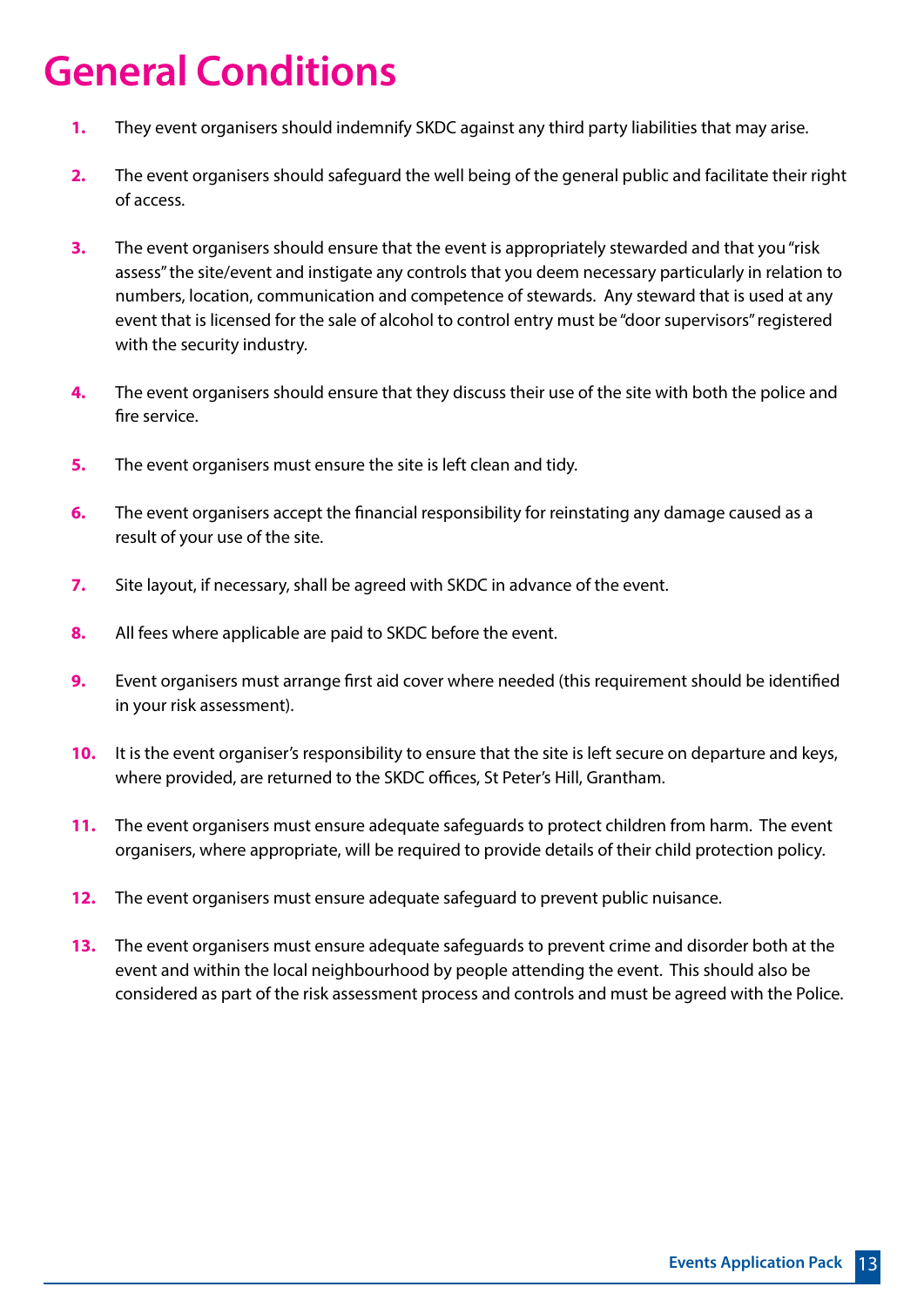# Leisure & Amenities **Events Application Form**

# **Application form to be completed to confirm a request for consent to use SKDC owned or managed land for a public event or activity.**

| <b>Event organiser's details:</b>            |  |
|----------------------------------------------|--|
| Name of organisation<br>promoting the event: |  |
| Name of event organiser:                     |  |
| Address of event organiser:                  |  |
| Day time telephone no:                       |  |
| Mobile telephone no:                         |  |
| Emergency contact no:<br>(24 hour contact)   |  |
| Email address:                               |  |

# **Event details:**

Name/address of the site where you wish to stage your event/activity and please also give details of the area required.

| Date and duration<br>of event: | Date: | Duration: |
|--------------------------------|-------|-----------|
| Date setting up:               |       |           |
| Date leaving site:             |       |           |
| Event time:                    | From: | To:       |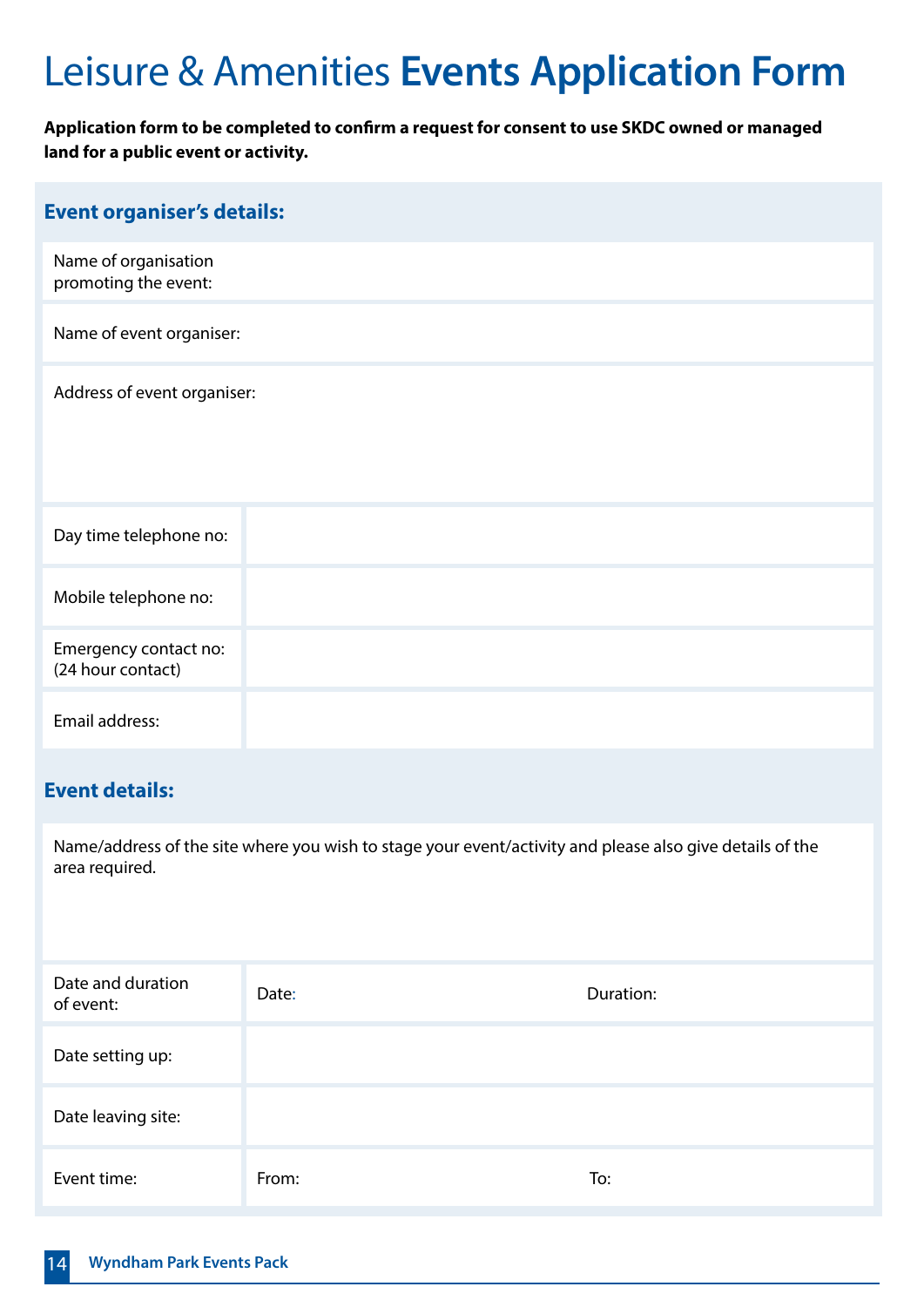| Type of event, please tick as appropriate |  |                    |  |  |                                |  |
|-------------------------------------------|--|--------------------|--|--|--------------------------------|--|
| Car boot sale                             |  | Play event         |  |  | Fun day                        |  |
| Carnival/circus                           |  | Sponsored walk/run |  |  | Community meeting              |  |
| Sports event                              |  | Fun fair           |  |  | Vehicle rally/show             |  |
| Duck race                                 |  | Dog show           |  |  | Other: please<br>specify below |  |
|                                           |  |                    |  |  |                                |  |
| Other                                     |  |                    |  |  |                                |  |
|                                           |  |                    |  |  |                                |  |

# **About the event:**

Please provide a description of your proposed event in as much detail as possible, please use a separate sheet if required.